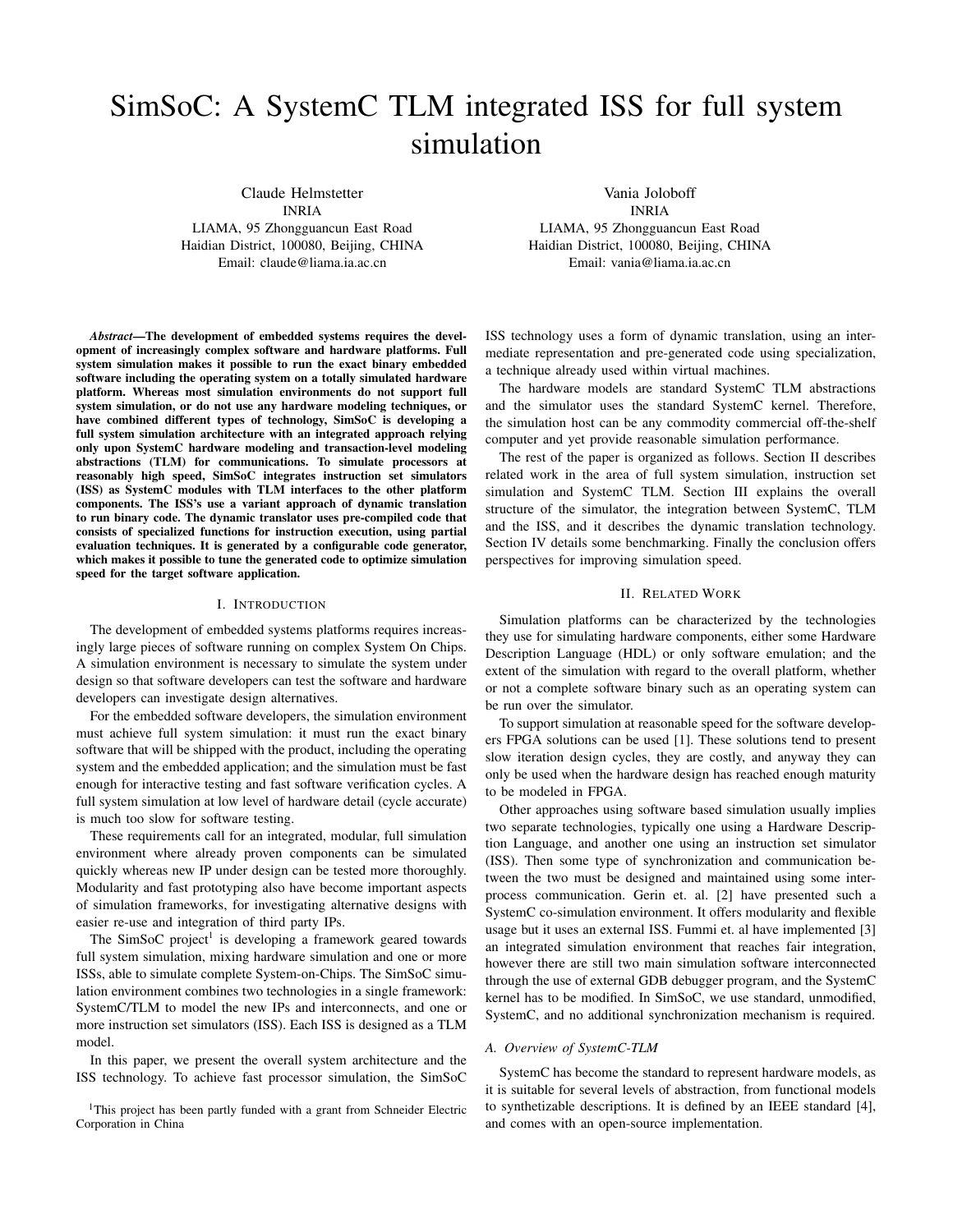SystemC is a C++ library that provides classes to describe the architecture (sc\_module...) of heterogeneous systems and their behavior thanks to processes (SC\_THREAD...) and synchronization mechanisms (sc\_event...). The architecture is built by executing the *elaboration phase*, which instantiates modules and binds their ports. Next, the SystemC simulator *schedules* the SystemC processes. A SystemC process is either *eligible* or *running* or *waiting* for a SystemC event. There is at most one running process at a time. A process moves from eligible to running when it is elected by the scheduler. The elected process explicitly suspends itself when executing a wait instruction (i.e. the scheduling policy is not *preemptive*). If the running process notifies an event, then all processes waiting for this event move from waiting to eligible.

Transactional level modeling (TLM) refers both to a level of abstraction [5] and to the SystemC-based library used to implement transactional models [6]. The *transaction* mechanism allows a process of an *initiator* module to call methods exported by a *target* module, thus allowing communication between TLM modules with very few synchronization code.

#### *B. Dynamic translation*

An extensive body of work has addressed instruction set simulation (ISS). Early instruction set simulation experiments used interpretive simulation of each instruction. It suffers from a performance penalty due to the tedious decoding sequence repeated uselessly. The decoding phase can be removed thanks to a preliminary compilation phase, also called *translation*, that preserves this work for later re-execution of the code.

One can directly translate the target binary into software for the simulation host machine. This technique is known as static translation. Reports [7], [8] show dramatic performance improvements, but static translation does not work well when simulating applications with self-modifying code, or applications like Java Virtual Machines that include a compiler itself generating new code [9].

In the past decade, dynamic translation technology has been favored, such as [10]–[12] . The target code to be executed is dynamically translated into an executable representation. Although dynamic translation introduces a compile time phase as part of the overall simulation time it is expected that this translation time is amortized over time.

Full system simulation is also achieved in so called Virtual Machines such as QEMU [13] and GXemul [14] that emulate the behavior of a particular hardware platform. These emulators are each using ad-hoc techniques to simulate hardware components. Although they contain many hardware components emulation, these models are non standard and non interoperable. For example any of each device model from one emulator cannot be reused into the other emulator. In particular, simulating parallel system on one computer requires some form of scheduling. How these tools schedule parallel entities is not well specified enough to guarantee the compatibility between third-party models. SimSoC relies on the SystemC norm to avoid this problem.

## III. SIMSOC

SimSoC is implemented as a set of SystemC TLM modules. The global architecture is depicted in figure 1. The hardware components are modeled as TLM models, therefore the SimSoC simulation is driven by the SystemC kernel. The interconnection between components is an abstract bus. Each processor simulated in the platform is abstracted as a particular class.



Fig. 1. SimSoC architecture

The goal of the SimSoC ISS is to simulate the behavior of the target processor with instruction accuracy. It emulates execution of instructions, exceptions, interrupts and virtual to physical memory mapping. The processor drives the translation of binary code. When the program counter points to an instruction that has not been translated yet, the translation is called, otherwise the cached translated code is executed. The translation is actually achieved on a memory page basis.

## *A. Dynamic translation*

SimSoC dynamic translation uses an intermediate representation that is partly dependent on the target architecture, but does not involve the maintenance cost of a compiler, similar to [14]. SimSoC intermediate representation is totally independent of the host (both machine architecture and operating system), as long as the host platforms supports the C++ language.

To optimize performance, we have pursued two paths. First, offload most of the compiling work by pre-compiling most of the simulation code with maximum optimization. Second, exploit partial evaluation specialization techniques to optimize generated code.

The SimSoC binary decoder is actually generated by a decoder generator, the Instruction Set Compiler. It takes as input a specification file and produces the C++ architecture specific decoder. This decoder computes every possible value that can be statically determined at that time for partial evaluation and caches re-used values into the data structure of the intermediate representation. For example some ARM architecture instructions may have an immediate value argument shifted by another immediate value and the carry of the resulting shifted value is used in computing the carry bit resulting from that instruction. Such values can be pre-computed at decoding time to select the partially evaluated code that should be used as described below.

A SimSoC ISS includes pre-compiled code loaded at start-up time. Therefore, it is not dependent upon the host binary format and operating system. The decoder dynamically constructs an intermediate representation that maps the binary instructions to this precompiled code.

The precompiled code consists of specialized code. Specialization is a compiling optimization technique, also known as partial evaluation. The basic concept of specialization is to transform a generic program P, when operating on some data d into a faster specialized program Pd that executes (faster) specifically for this data.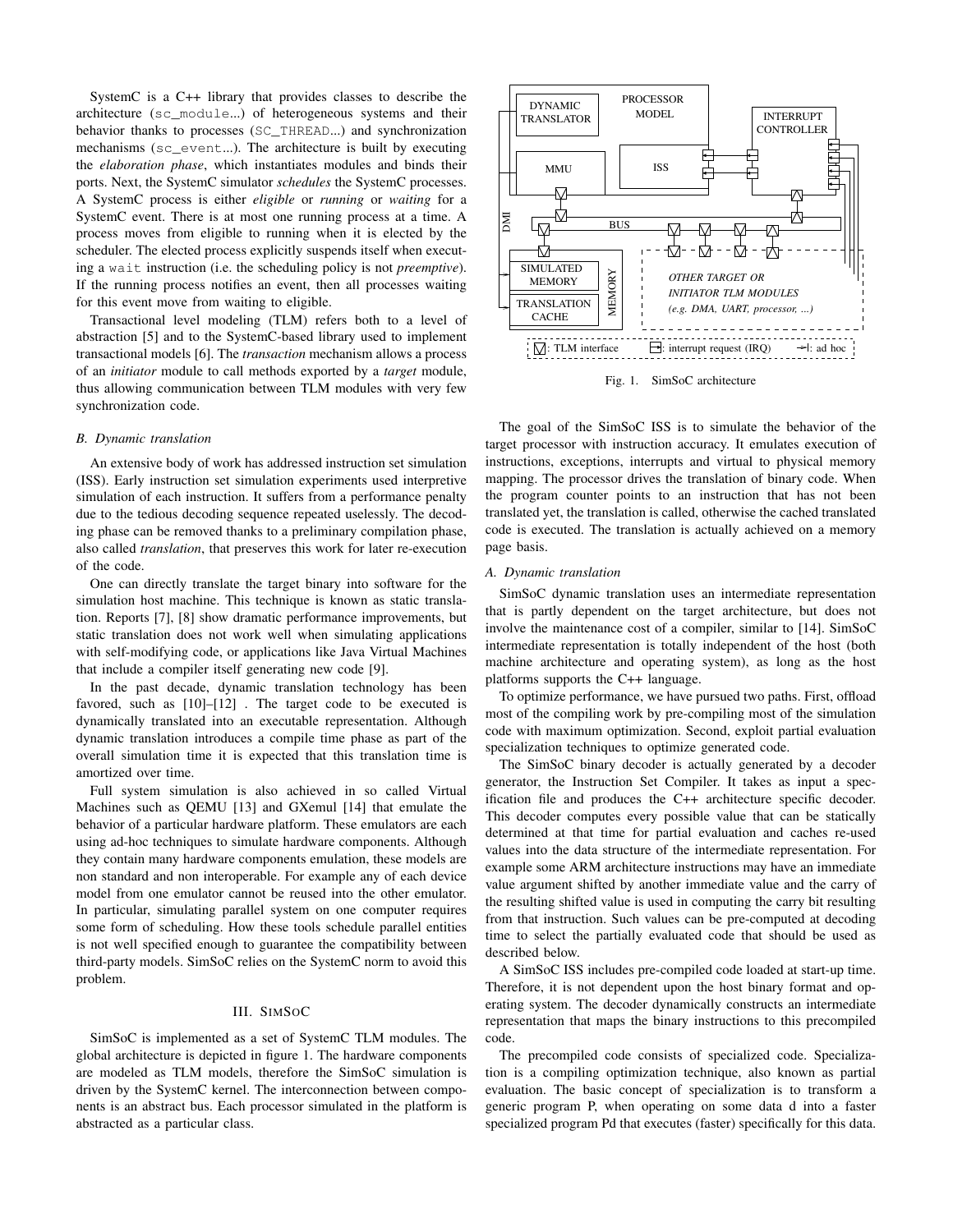Specialization can be advantageously used in processor simulation with a dynamic translation phase.

When data can be computed at decoding time, a specialized version of the generic instruction code can be used to execute it. For example, if an instruction using register Ri operates with register Rj and some immediate value V stored in the instruction, a specialized operation can be generated using the constant values of Ri, Rj and V. The simulation code then uses fewer tests, fewer memory accesses and more immediate values. This technique has been used to some extent in the IC-CS simulator [10] and SimSoC is moving it a step forward. Potentially there are  $2^{32}$  specializations of a 32-bit instruction set, which would lead to a huge amount of specialized code. In practice however, many binary configurations are illegal and some instructions are more frequently executed than others. By specializing the most frequently used instructions to a higher degree than the less frequent ones, one can reduce the number of specialized functions to a manageable amount of code.

The code we are using in SimSoC can be more or less specialized for each instruction class. For almost every variant of an instruction, a specialized version of the code is maintained in a large multidimensional table storing the specialized code for this particular case. Each such element in the table is called a semantic function. The decoding phase mostly amounts to locating the appropriate semantic function for that specialized instruction. For example, regarding the ARM architecture, it is worth specializing the move and load instructions in the always condition code, and it is less valuable specializing arithmetic instructions in the rare case the condition code is not always and the S bit is set.

The specialized code is not manually coded. A code generator generates it. It is then pre-compiled and loaded into the table by the simulator. The code generator is parameterized to generate more or less specialized instructions [15], which can be tuned based on the analysis of the simulated application. For example, the SimSoC code generator generates for the subset of data processing and simple load store instructions 14280 semantic functions, and a total code size of 6.6 Megabyte of code for the entire simulator, which is reasonably small compared to the available memory size on simulation hosts.

## *B. Transaction Level Modeling*

The SimSoC ISS need to access memory and other devices: 1) when it fetches an instruction which is not translated yet; 2) when it execute a load/store instruction (e.g. ldr, strh, ldm, etc). The SimSoC provides two modes: one basic generic mode and an optimized mode.

The basic mode uses the *Blocking transport interface* of the OSCI TLM-2draft [6], which has been designed for untimed simulation as our ISS. This interface requires that each target module exports a function void b\_transport (TRANS &trans). We use the default tlm\_generic\_payload for the transaction type, as recommended by the OSCI to ease interoperability. Consequently, to communicate to another component, the processor creates a transaction object, by providing at least an address, a command (read or write), a pointer to data and a data size. Next it calls the b\_transport function on this object. The bus will next forward the transaction to the memory or a device according to the memory map. Eventually, the b\_transport method of the corresponding target module will be executed. This way, the SimSoC ISS is compatible with all untimed models of hardware which follows the OSCI recommendation for transactional modeling.

The optimized mode uses the concept of *Direct Memory Interface* (DMI) as suggested by the OSCI TLM-2draft documentation. However, we do not use the OSCI implementation. Indeed, the dynamic translation mechanism used by the ISS requires that the translated code is stored in the memory TLM module in order to accommodate multi-core platforms with shared memory, such that the code translated by one processor may be used by another processor, or invalidated if another initiator writes into the binary code location. We wrote our own direct memory interface such that the processor can fetch a previously translated instruction, and the memory can check for code modification for each write access. The processor MMU can then access memory directly when DMI is enabled, generating a real transaction only for accesses to other devices. The DMI can be reconfigured or disabled or enabled at runtime.

The ISS communicates with other components using interrupt signals too. The OSCI TLM-2draft does not target interruption modeling, so we had to define our own interface. Each interrupt initiator (e.g. a timer) contains a port sc\_port<IT>, and each interrupt target (e.g. a processor) contains an sc\_export<IT>, where IT is the C++ interface struct IT {virtual void interrupt(bool new\_signal\_state)=0};.

The interrupt method of our ISS sets a boolean member irq\_pending according to the new signal state and the interruption masking bits (e.g. bits F and I of the CPSR for ARM ISS), and notifies a SystemC event if required.

## *C. Parallelism and Scheduling*

Each instance of ISS contains a SystemC process, such as most of the device models. A SystemC process must release control to the scheduler (e.g. through the wait() primitive), otherwise it keeps control and prevents other processes from executing. For example, the code "while(!irq\_pending){}" is wrong since it would block the simulation if executed: since the other processes are not executed, they cannot generate an interruption.

Concerning our ISS, we could simulate very faithfully the parallelism by executing a wait after each instruction, followed by an interrupt test. Unfortunately, the wait instruction is very time costly (at most a few millions per second with the QuickThread library used by SystemC). We evaluate in section IV two solutions, that can be combined: 1) executing a wait instruction every  $N$  instructions; 2) placement of wait instructions based on the identification of logical *System Synchronization Points* as explained in [16].

## IV. EXPERIMENTS WITH ARM ISS

All experiments below are run on a Intel Quad@2.66GHz; the whole simulator is compiled with  $g++-4.2$  -03. The embedded software is cross-compiled with arm-elf-gcc version 4.1.1.

#### *A. Application benchmark*

We have developed a cryptographic benchmark using an open source library from the XYSSL project [17]. This benchmark encrypts and decrypts some data with the algorithms implemented by this library. Results are given by table I, for arm32 mode and thumb mode (16-bit instructions), for optimized and non-optimized embedded code. We have run GXemul [14] on the same benchmark.

These experiments show that the dynamic translation can accelerate the simulation by a factor of 10. When using DMI, SimSoC is more efficient than GXemul, which uses a similar dynamic translation technique, even though it uses SystemC/TLM interfaces and synchronization. In thumb mode, the same source program compiles to more instructions, hence a longer simulation duration whereas the speed expressed in Mips is similar to arm32 mode.